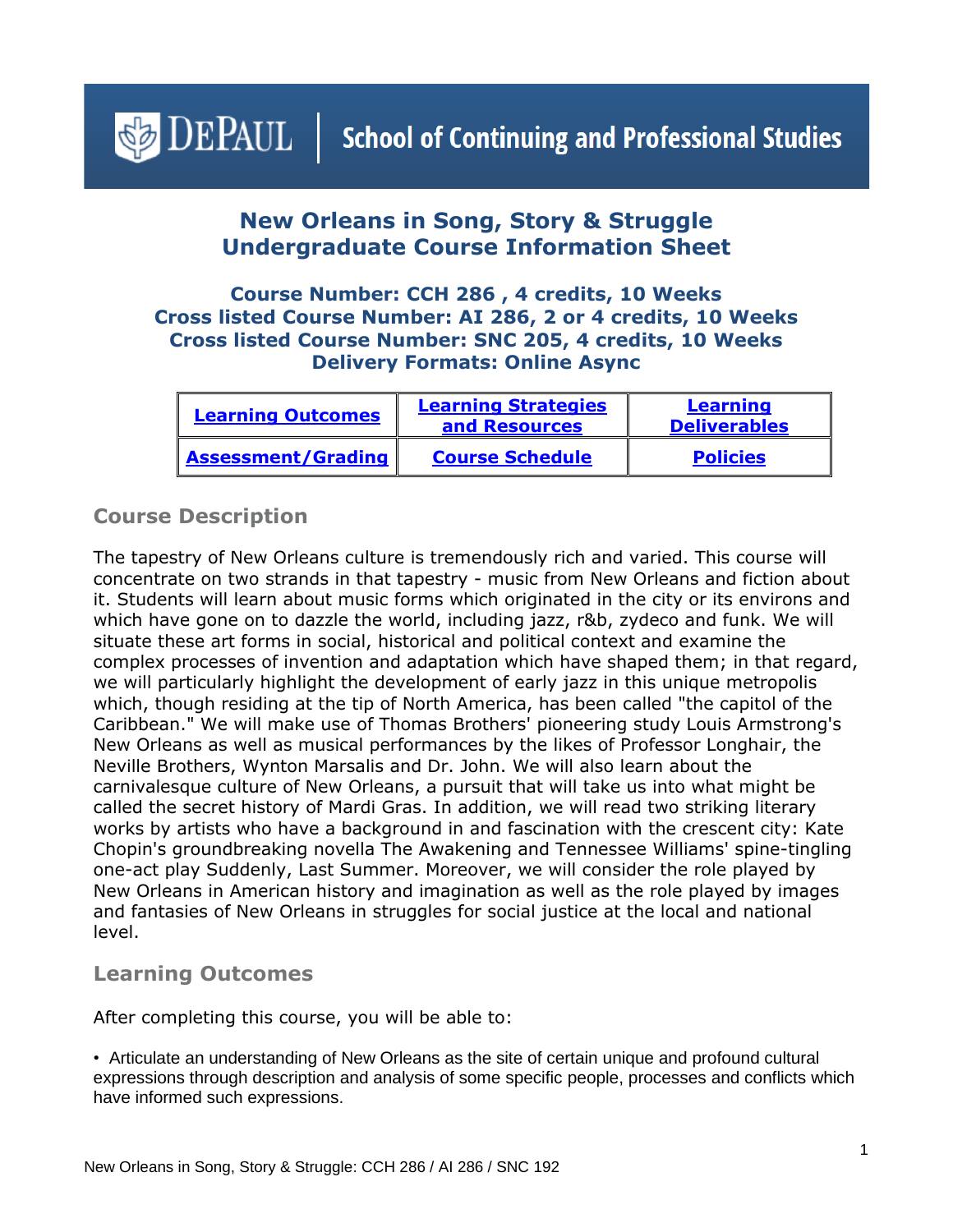• Discuss, in critically thoughtful writing, ways in which such cultural expressions are bound up with factors such as race, class, gender, literacy, aurality and folk tradition.

• Describe and engage with debates surrounding at least one of the following topics: creolization; the carnivalesque; literacy and aurality; conservatory versus vernacular musical practice; sensuality and repression in American society; exclusion and assimilation of minority groups in 19th and 20th century New Orleans; the causes of the Katrina disaster.

• Identify some basic concepts of African American vernacular musical practice and genre and the historical development of same as well as some basic concepts of literary form and genre.

If in a SCPS competence program, (BAIFA, BAC, BAGB, BAECE), this course addresses the following requirements:

|                  | Competence   Competence Statement / Criteria                                                                       |
|------------------|--------------------------------------------------------------------------------------------------------------------|
| A <sub>1</sub> X | Can interpret an expression of New Orleans culture in terms of form, content,<br>and/or sociohistorical context.   |
| A <sub>3</sub> X | Can apply the ideas of a significant thinker or analytical perspective to an<br>expression of New Orleans culture. |
| H4               | Can analyze power relations among racial, social, cultural or economic groups<br>in the United States.             |

## <span id="page-1-0"></span>**Learning Outcomes for SNC 192: Liberal Studies Program -Arts & Literature Domain**

• Students will be able to explain, in well-written prose, what a work of art is about and/or how it was produced (i.e., they should be able to explain the content of that work and/or its methodology of production).

• Students will be able to comment on the relationship between form and content in a work.

• Students will be able to assess the formal aspects of their subject and put those qualities into words using, when appropriate, specialized vocabulary employed in class and readings.

• Students will be able to contextualize a work of art. They will be able to do so with respect to other works of art in terms of defining its place within a broader style or genre. They will also be able to contextualize a work of art in terms of contemporaneous aesthetic, social or political concerns, discussing how these might shape the work's reception and how that reception might differ amongst various people and historical periods.

#### **[Back to Top](#page-0-1)**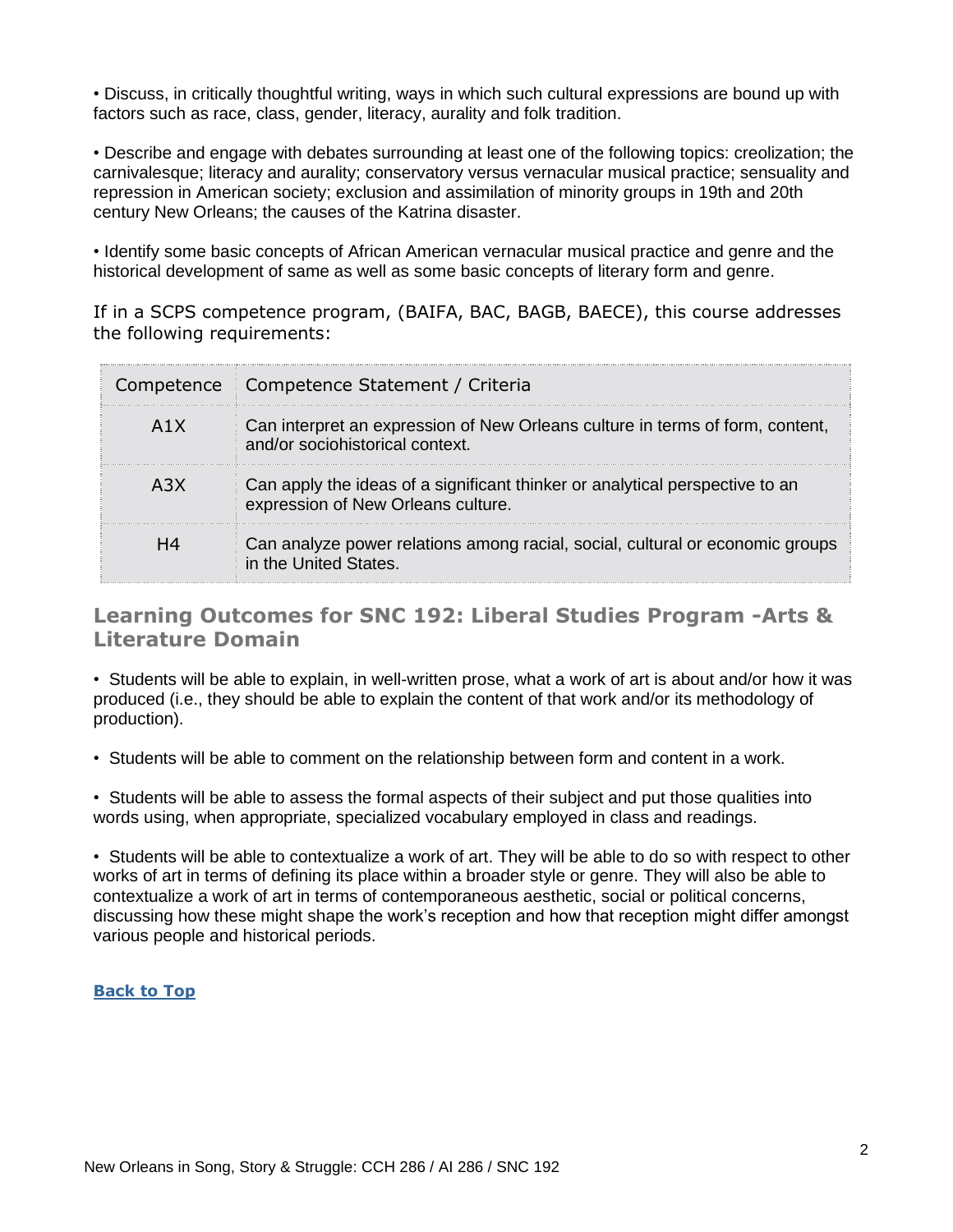## **Required Readings**

Books and learning materials are available at the DePaul bookstore, at [http://depaul](http://depaul-loop.bncollege.com/)[loop.bncollege.com,](http://depaul-loop.bncollege.com/) or through alternative sources.

Brothers, Thomas. Louis Armstrong's New Orleans. NY: Norton, 2006. ISBN 978-0-393- 33001-4

Additional readings will be available on Electronic Reserve, at the [DePaul Library.](https://library.depaul.edu/services/Pages/Course-Reserves-Services.aspx) Login to Ares Course Reserves and select the course. Log in using your Campus Connect User ID and password. You will then get a page listing the courses in which you're enrolled that have readings posted in Ares. Click on the title of this course and the list of our electronic reserve readings will be displayed.

Chopin, Kate. The Awakening and Selected Short Stories. Penn State. Free electronic book in pdf form posted in Electronic Reserves.

Sound Recordings and Films: We listen to and study numerous sound recordings and films as we move through our subject matter. These are embedded in the course. You will have to rent one of our films – Module 4's All on A Mardi Gras Day. Directions and a link for renting this film appear in Module 4. You can rent it for as little as \$1.99.

#### **[Back to Top](#page-0-1)**

#### <span id="page-2-0"></span>**Assessment of Student Learning**

#### **Distribution of Grade Points**

Students taking the course for 4 credits will have the following distribution of grades.

| 9 Discussions: x 3 points | 26% |
|---------------------------|-----|
| 7 Journal: x 5 points     | 34% |
| Midterm Paper: 20 points  | 20% |
| Final Paper: 20 points    |     |

Students taking the course for 2 credits will have the following distribution of grades.

| 9 Discussions: $\times$ 3 points  | 32% |
|-----------------------------------|-----|
| 7 Journal: x 5 points             |     |
| Midterm or Final Paper: 20 points | 74% |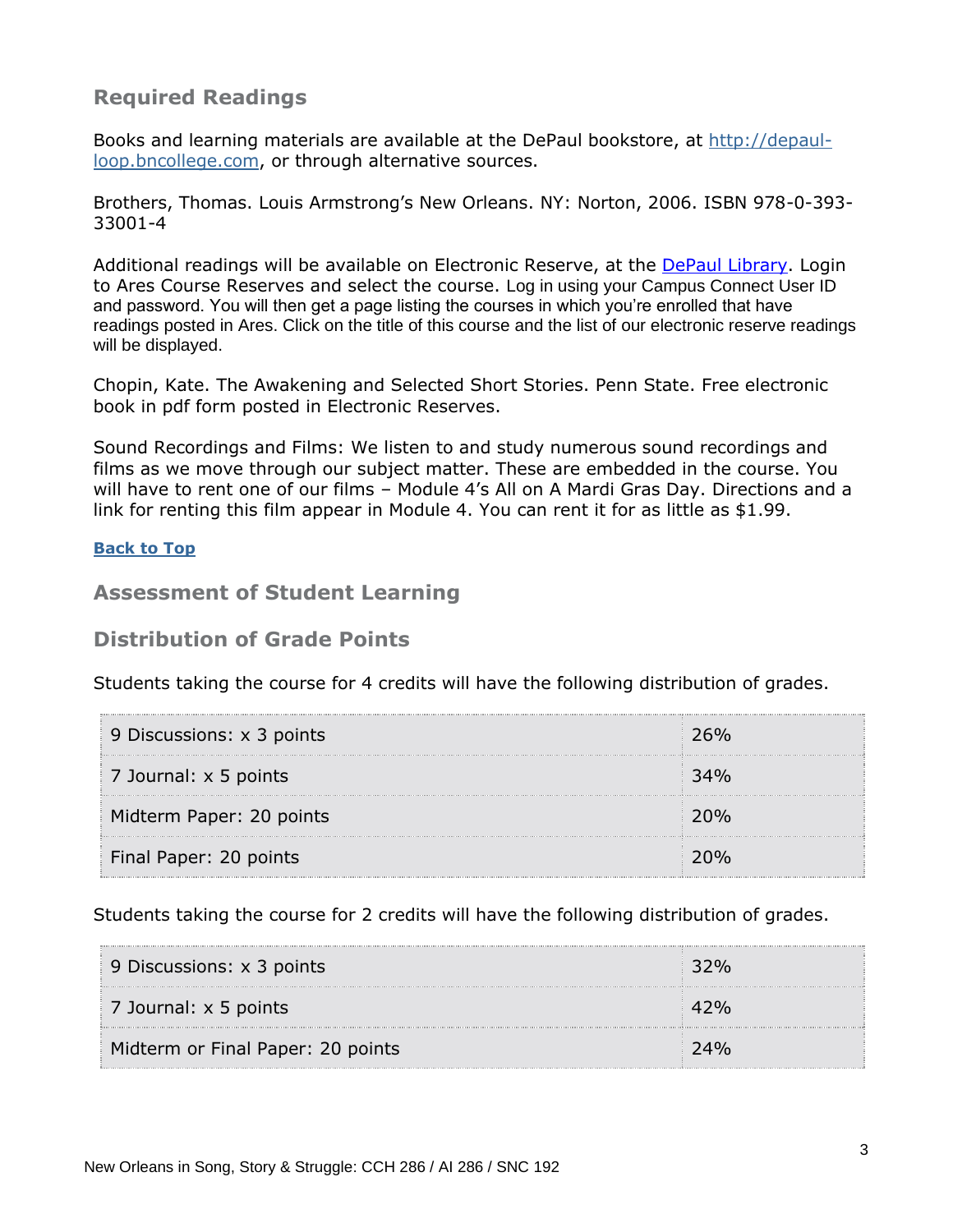# **Grading Scale**

| $A = 95$ to 100 | $A = 91$ to 94    | $B+ = 88$ to 90 |
|-----------------|-------------------|-----------------|
| $B = 85$ to 87  | $B - 81$ to 84    | $C+ = 77$ to 80 |
| $C = 73$ to 76  | $C = 69$ to 72    | $D+ = 65$ to 68 |
| $D = 61$ to 64  | $F = 60$ or below | TNC.            |

#### **[Back to Top](#page-0-1)**

## <span id="page-3-0"></span>**Course Schedule**

| <b>Week and</b><br><b>Module Title</b> | Readings / Audio / Video                                                                                               | <b>Assignments</b> |
|----------------------------------------|------------------------------------------------------------------------------------------------------------------------|--------------------|
| Week 1, Module 1:                      | Overview: Melting Pot or Scene of Strife?                                                                              | Discussion posts   |
| Melting Pot or<br>Scene of Strife?     | McKinney, pp. 11-25                                                                                                    | Journal entry      |
|                                        | Brothers, "Introduction," pp. 1-8;                                                                                     |                    |
|                                        | Bothers, chapter 1, "Tuxedo Brass Band,<br>1921,''                                                                     |                    |
|                                        | pp. 9-30;                                                                                                              |                    |
|                                        | Brothers, chapter 4, "Funeral with Music,"<br>pp. 84-88                                                                |                    |
|                                        | Audio:                                                                                                                 |                    |
|                                        | Wynton Marsalis & Jazz at Lincoln Center<br>band featuring Eric Clapton & Taj Mahal,<br>"Just A Closer Walk with Thee" |                    |
|                                        | "Iko Iko"                                                                                                              |                    |
|                                        | Second line drum clips                                                                                                 |                    |
|                                        | Video:                                                                                                                 |                    |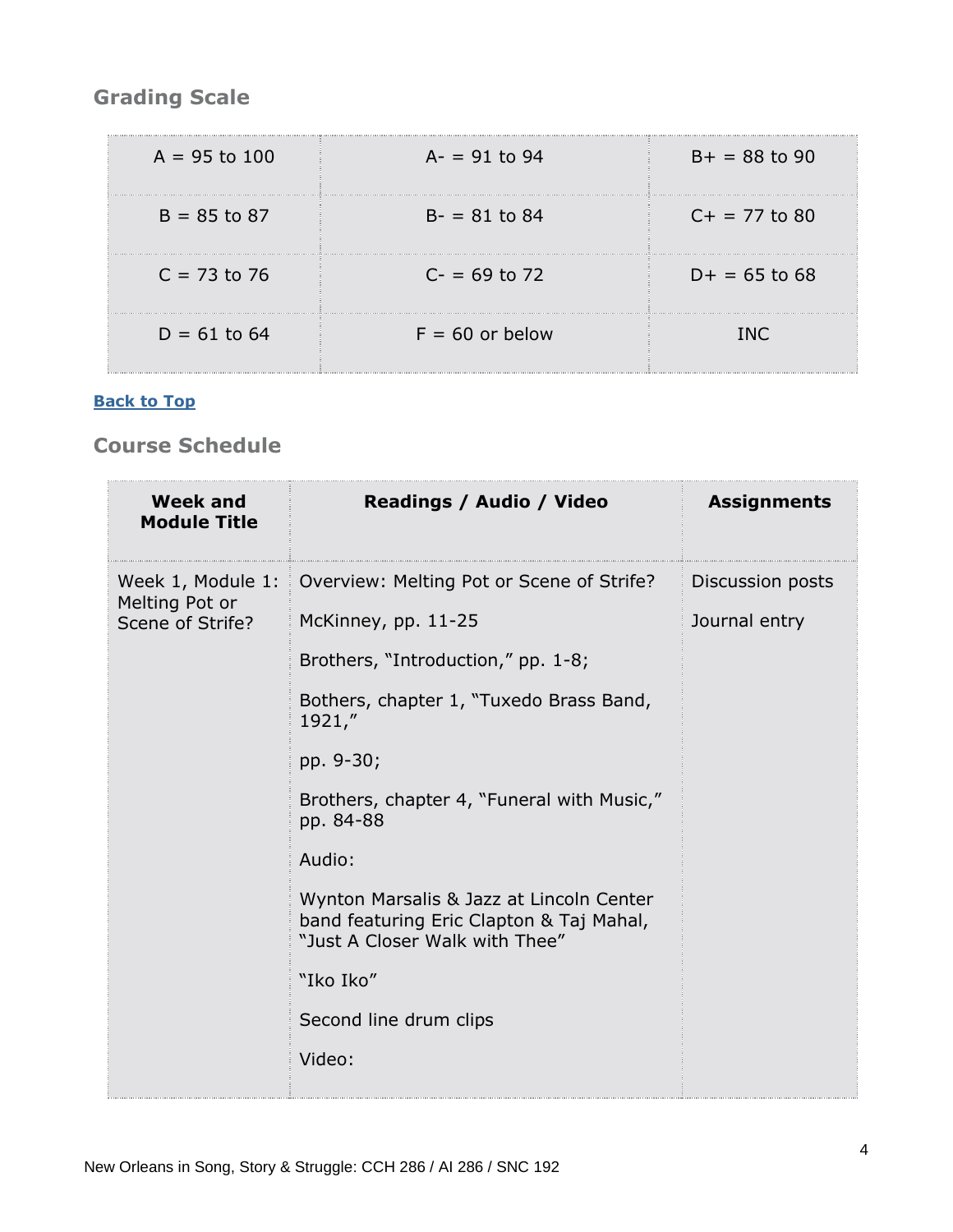|                                    | Make It Funky: the Music That Took Over<br>the World                                  |                  |
|------------------------------------|---------------------------------------------------------------------------------------|------------------|
| Week 2, Module 2:                  | Overview: The Saints & the Blues                                                      |                  |
| The Saints and the<br><b>Blues</b> | Brothers, chapter 2, "The Saints";                                                    |                  |
|                                    | Brothers, chapter 3, "Larenzo's Blues"                                                |                  |
|                                    | Audio:                                                                                |                  |
|                                    | The Fairfield Four, "(You Got to Walk That)<br>Lonesome Valley"                       |                  |
|                                    | Instructor sound clips on Blues                                                       |                  |
|                                    | Wynton Marsalis & Jazz at Lincoln Center<br>band featuring Eric Clapton, "Forty Four" |                  |
|                                    | Prisoners at Parchman Farm, "Rosie"                                                   |                  |
|                                    | Chuck Berry, "You Can't Catch Me"                                                     |                  |
|                                    | The Beatles, "Come Together"                                                          |                  |
|                                    | Robert Johnson, "Come On In My Kitchen"                                               |                  |
|                                    | Memphis Minnie, "Me and My Chauffeur<br>Blues"                                        |                  |
|                                    | Jimmy Reed, "Caress Me, Baby"                                                         |                  |
|                                    | Slim Harpo, "Scratch My Back"                                                         |                  |
|                                    | Louis Armstrong & His Hot Seven, "West<br>End Blues"                                  |                  |
|                                    | Louis Armstrong & His Hot Five,<br>"Potatohead Blues"                                 |                  |
| Week 3, Module 3:                  | Overview: The Creoles, Oliver, and Bolden                                             | Discussion posts |
| The Creoles,<br>Oliver, and Bolden | Brothers, chapter 6, "Lessons with Oliver"                                            | Journal entry    |
|                                    | Brothers, chapter 7, "Ragtime and Buddy<br>Bolden"                                    |                  |
|                                    | Audio:                                                                                |                  |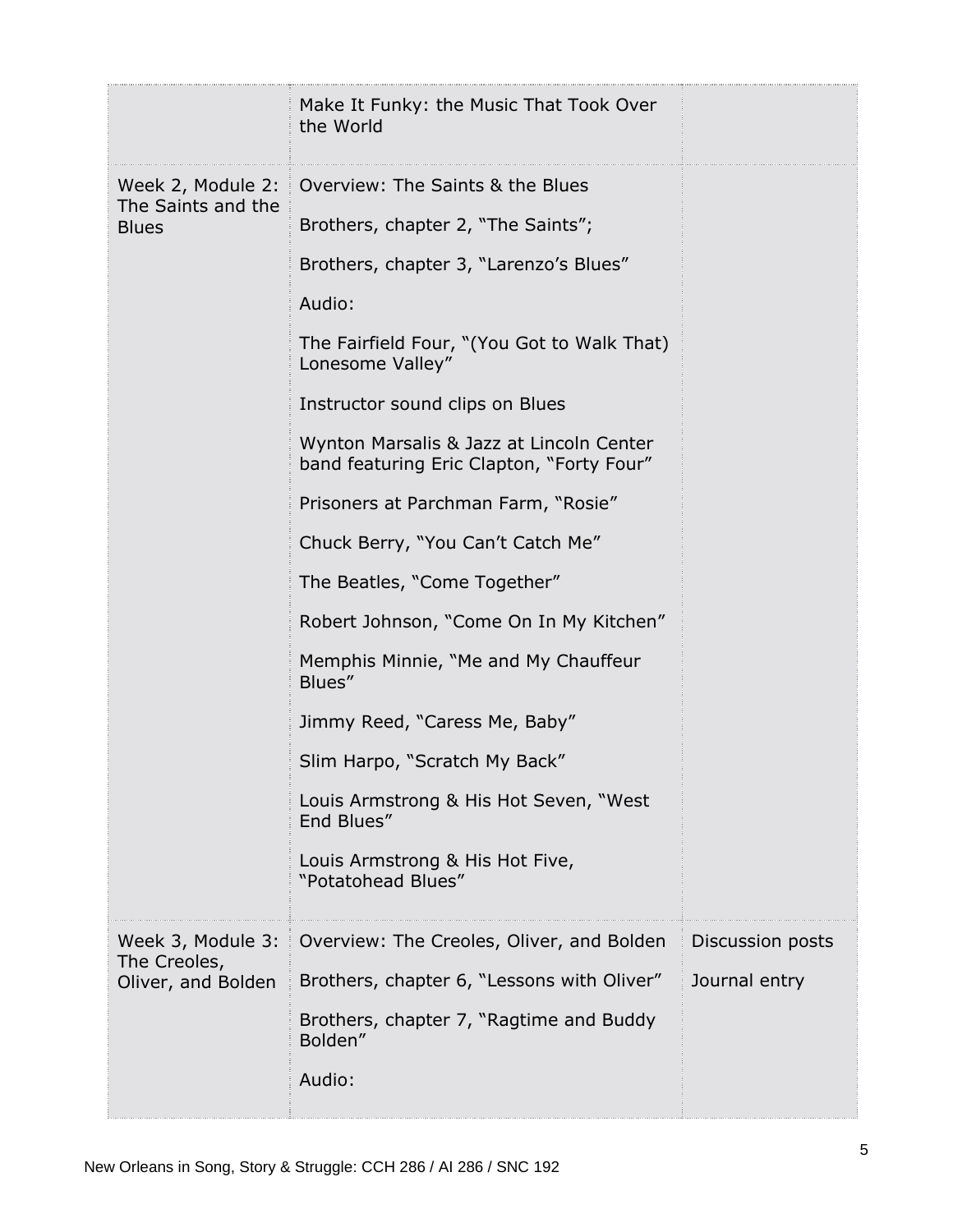|                                   | King Oliver's Creole Jazz Band, "Weather<br>Bird Rag"                       |                  |
|-----------------------------------|-----------------------------------------------------------------------------|------------------|
|                                   | Duke Ellington & His Kentucky Club<br>Orchestra, "East St. Louis Toodle-oo" |                  |
|                                   | King Oliver's Creole Jazz Band,<br>"Dippermouth Blues"                      |                  |
|                                   | Jimi Hendrix Experience, "Voodoo Child<br>(Slight Return)"                  |                  |
|                                   | Dr. John & Danny Barker, "I Thought I<br>Heard Buddy Bolden Say"            |                  |
|                                   | Scott Joplin, "Maple Leaf Rag"                                              |                  |
| Week 4, Module 4:                 | Overview: All on a Mardi Gras Day                                           | Discussion posts |
| Mardi Gras & the<br>Carnivalesque | Brothers, pp. 77-84 in chapter 4,<br>"Parades, circa 1910"                  | Journal entry    |
|                                   | Reed, "Shrovetide in Old New Orleans"                                       |                  |
|                                   | "Mardi Gras Indians History and Tradition"                                  |                  |
|                                   | Mikhail Bakhtin: "Carnival and<br>Carnivalesque" - summary and review       |                  |
|                                   | (Optional)                                                                  |                  |
|                                   | Gill, James, "The Rise and Fall of French<br>Carnival"                      |                  |
|                                   | Audio:                                                                      |                  |
|                                   | Professor Longhair, "Mardi Gras in New<br>Orleans"                          |                  |
|                                   | Louis Armstrong, "I'll be Glad When You're<br>Dead, You Rascal You"         |                  |
|                                   | The Wild Tchoupitoulas, "Meet de Boys on<br>de Battlefront"                 |                  |
|                                   | Dr. John & the Neville Brothers, "My Indian<br>Red"                         |                  |
|                                   | Professor Longhair, "Big Chief"                                             |                  |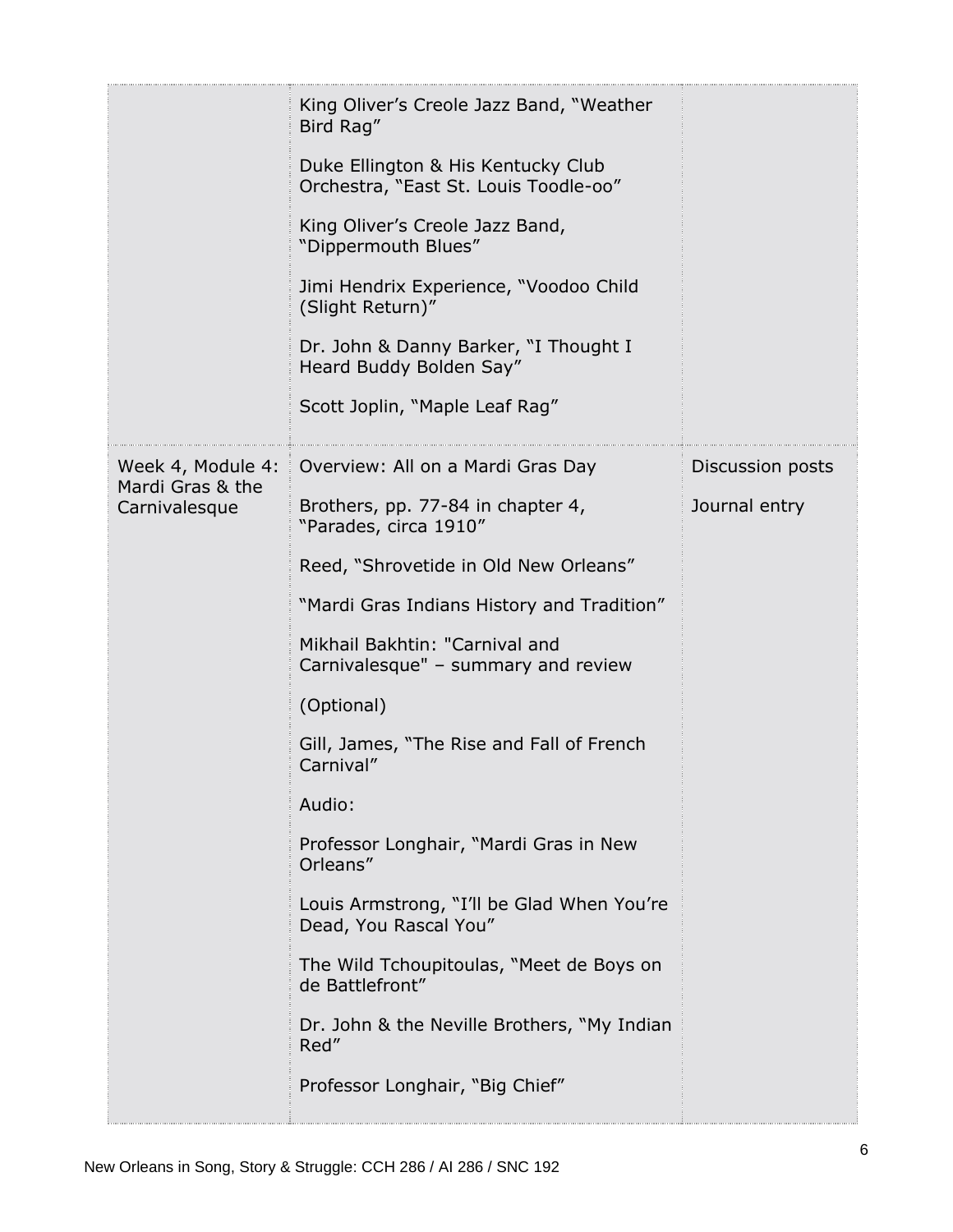|                                                                                 | John Kimsey & the Twisted Roots Quartet,<br>"Going Up the Country"<br>Video:<br>All On A Mardi Gras Day                                                                                                          |                                   |
|---------------------------------------------------------------------------------|------------------------------------------------------------------------------------------------------------------------------------------------------------------------------------------------------------------|-----------------------------------|
| Week 5, Module 5:<br><b>Tennessee</b><br>Williams &<br>Suddenly, Last<br>Summer | Overview: Tennessee Williams & Suddenly<br>Last Summer<br>(Optional) Script of Suddenly Last Summer<br>(see Course Q&A post)<br>Video:<br>Suddenly, Last Summer                                                  | Discussion posts                  |
| Week 6, Module 6:<br><b>Completing Your</b><br>Midterm Paper                    | <b>Brief Introduction</b><br>Audio:<br>Professor Longhair,<br>"Tipitina"<br>Video:<br>Piano Players Rarely Ever Play Together                                                                                    | Midterm Paper                     |
| Week 7, Module 7:<br>Kate Chopin & The<br>Awakening, Part 1                     | Overview: Kate Chopin & The Awakening,<br>Part 1<br>Chopin, The Awakening, chapters I-XVI<br>$(i.e., 1-16)$<br>Audio:<br>Frederic Chopin, "Third Prelude in E Minor"<br>Frederic Chopin,<br>"Fantasie-Impromptu" | Discussion posts<br>Journal entry |
| Week 8, Module 8:<br>The Conclusion of<br>The Awakening                         | Overview: The Conclusion of The<br>Awakening                                                                                                                                                                     | Discussion posts<br>Journal entry |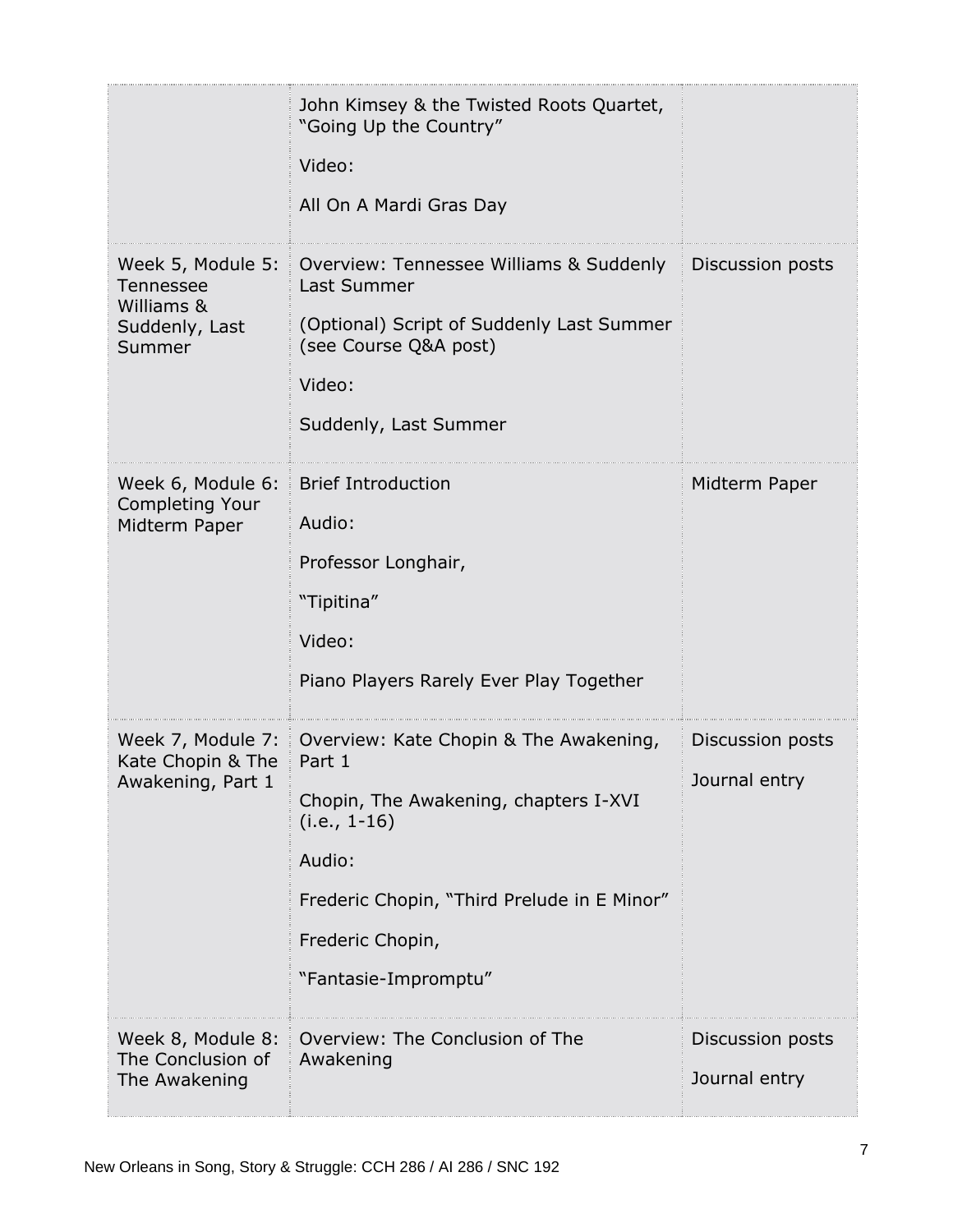|                                                                      | Chopin, The Awakening, chapters XVII-<br>XXXIX (17-39)                                                                                                                                                                                                                                                                                                  |                                                      |
|----------------------------------------------------------------------|---------------------------------------------------------------------------------------------------------------------------------------------------------------------------------------------------------------------------------------------------------------------------------------------------------------------------------------------------------|------------------------------------------------------|
| Week 9, Module 9:<br>Katrina and The<br>Power of Media &<br>Metaphor | Overview: Katrina & the Power of Media &<br>Metaphor<br>Horne, "An Imperfect Storm";<br>Horne, "Real Ugly, Real Fast"<br>Welch, "They Shoot Helicopters, Don't<br>They?"                                                                                                                                                                                | Discussion posts<br>Journal entry                    |
| Week 10, Module<br>10: "They're<br>Trying to<br>Wash Us Away"        | Overview: "They're trying to wash us<br>away"<br>Grunwald & Glasser, "Faulty levees caused<br>New Orleans fold, experts say"<br>Grunwald, "Par for the Corps"<br>Audio:<br>Randy Newman, "Louisiana 1927"<br>Jon Boutté & friends, A Night at Schuba's<br>("Louisiana 1927")<br>Allen Toussaint, "Freedom for the Stallion"<br>Video:<br>The Big Uneasy | Discussion posts<br>Module 11:<br><b>Final Paper</b> |

#### **[Back to Top](#page-0-1)**

<span id="page-7-0"></span>**Course Policies**

For access to all SCPS and DePaul University academic policies, refer to the following links:

[SCPS Student Resources Website](https://scps.depaul.edu/student-resources/Pages/default.aspx)

[DePaul Student Handbook](https://catalog.depaul.edu/student-handbooks/)

The **D2L Course Website** for this course.